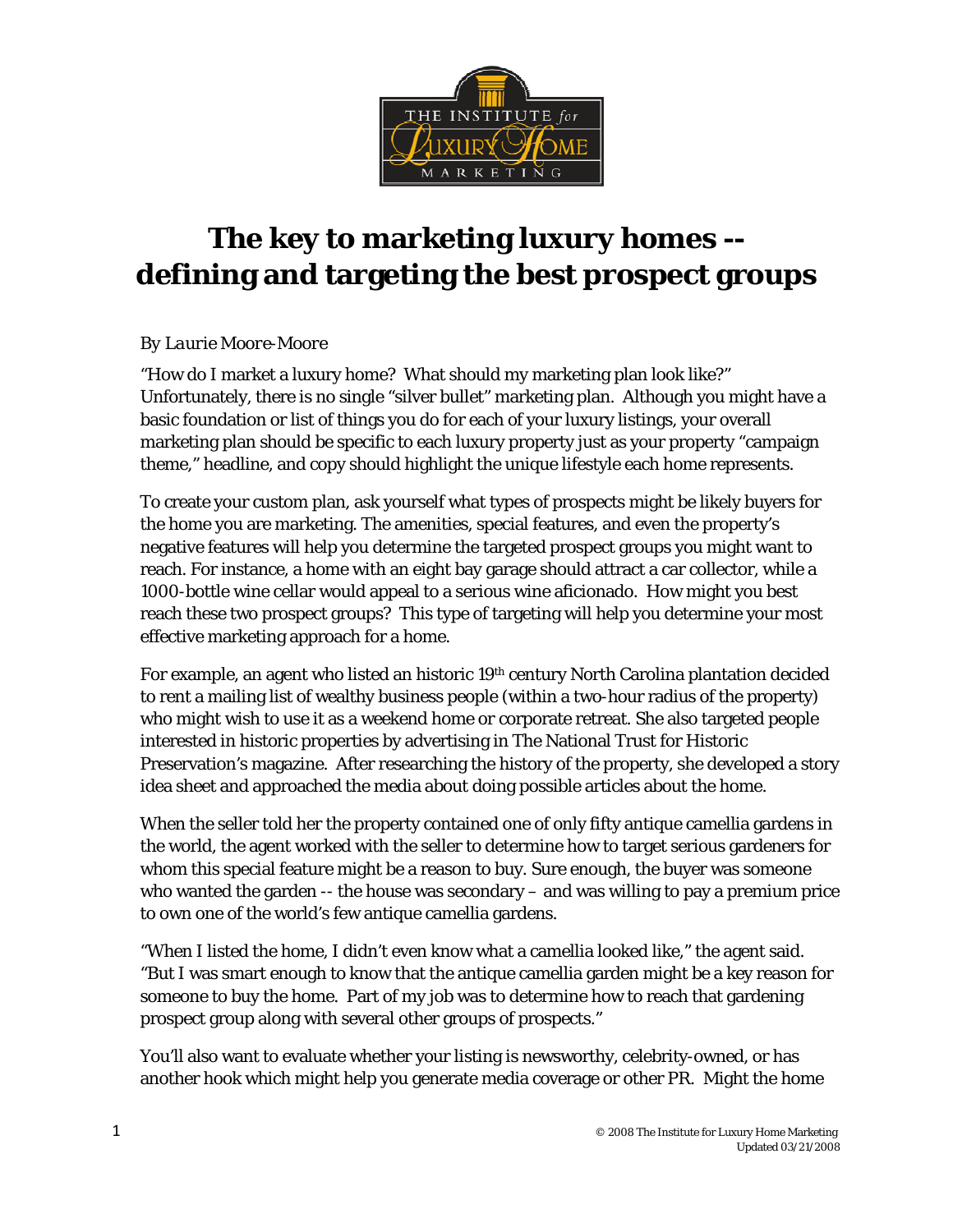lend itself to a real estate soiree or other special invitation-only targeted event? Are there opportunities to jointly market with other purveyors of luxury products and services?

Start your marketing plan development by listing all the positive features of the property. Then, make a second list of the negatives. These two lists will give you clues as to the prospect groups you want to try to reach. These lists will also help you develop the theme of your marketing. Sometimes the negative list is more important than the positive one in deciding on what copy you'll use.

Recently, an Atlanta agent told me she was desperate for ideas on how to market a luxury property on a nearby lake. The challenge was that the drought in Georgia was causing the level of the lake to recede. What had been a wonderful waterfront property was now on dry lake bed. This created a real marketing challenge. Someone who wants lakefront right now is not a good prospect for this home. But, might there be prospects for whom the low lake might be a reason to buy? Copy for the property brochure might start like this…

*Buy before the rain returns! The price of this lakefront beauty will rise with the level of the water.*  The rains will come, buyers will rush back to the lake, and home prices will rise even

faster than the level of the lake. Now's your chance to make the buy of the year! The water level may be low, but so are interest rates.

Enjoy this home's fabulous *inside* features today. After the storm clouds gather, you'll love *outdoor* lakeside living. Bring your suntan lotion, water fins, jet-ski, and party boat – you'll need them.

(Go on to highlight the home's specific features.)

You might end with the line -- Let it rain, let it rain, let it rain!

Remember that your marketing campaign theme and specific copy should spring from your list of the home's amenities and negative features. One key question to ask yourself is , "What is it about this home that is different from the properties with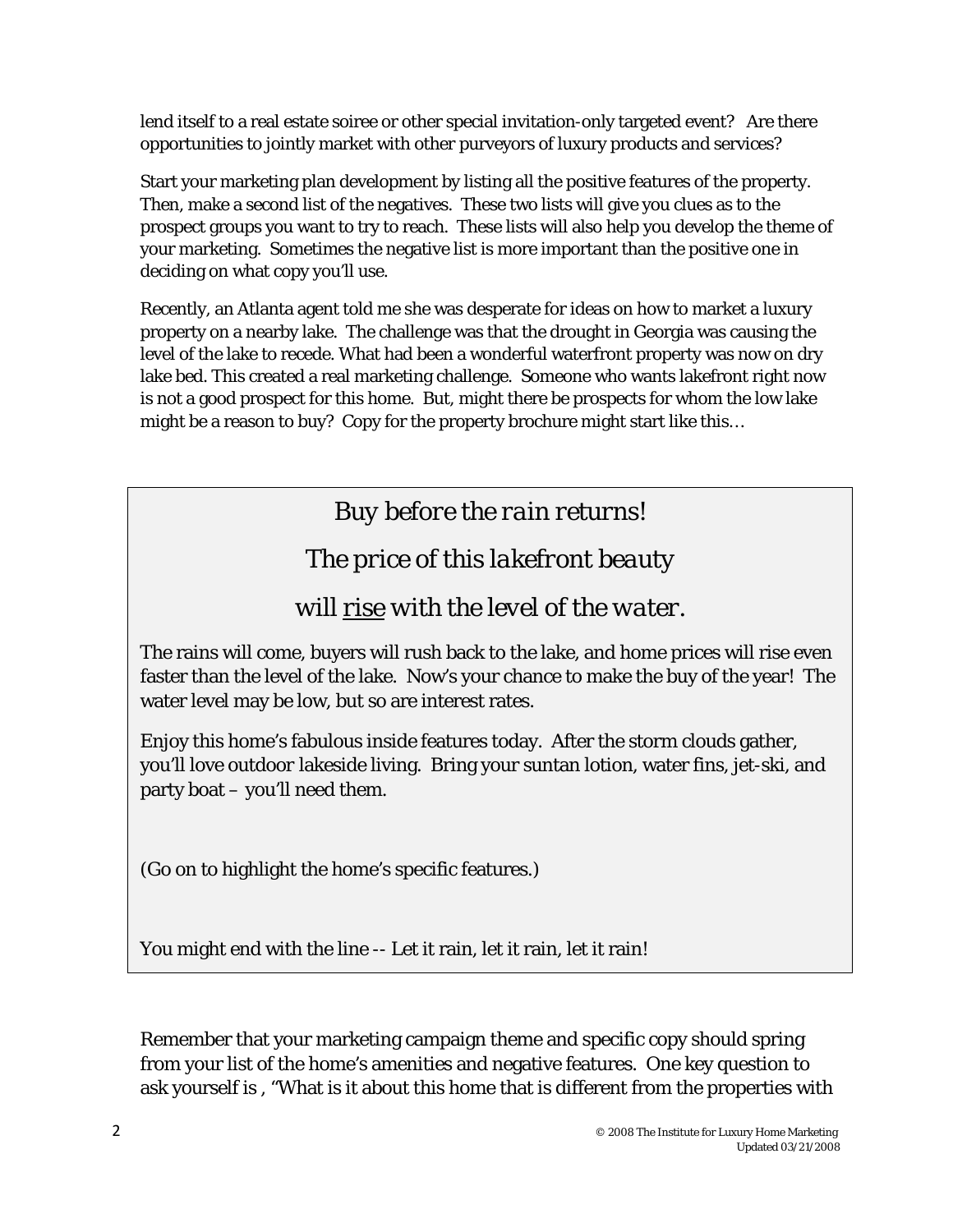which it competes?" The answer is often a clue as to how you can differentiate your listing and find just the right buyer. You only need one!

In short, the key to successful luxury home marketing is finding prospects for whom the home and its lifestyle are a match. By analyzing the positive and negative features of your luxury listing, determining the lifestyle the home represents, and then targeting the most likely prospect groups, you can make your marketing more effective and get the most value from your marketing dollars.

### **Steps for creating a targeted marketing plan**

After you've analyzed your new listing to determine the best prospect groups for the lifestyle the home represents, it's time to decide *how* you plan to reach those prospects. In other words, it's time to design your specific property marketing plan.

When developing your plan, follow these steps:

- 1. Start by creating your marketing "wish list" for the property. Forget about what you plan to spend for marketing (at least for just a few minutes). Then, list all the things you can think of which you would do if money were no object. Let yourself be creative and try to fill a page with ideas.
- 2. Prioritize the various marketing ideas you've listed by asking yourself, "If I could only do one thing on this list, what would I do? If I could do just two things? Three?" Etc…
- 3. Once you have a prioritized list, determine the approximate cost of each item on the list.
- 4. Go down the list adding the cost of each marketing plan element. At some point you will arrive at a cumulative cost which represents what you are willing to budget for the property.
- 5. Draw a line when you reach your marketing budget total. All the marketing ideas above that line become your property marketing plan.

This approach generally leads to a much more creative and effective plan than if you just list the first marketing ideas you think of and then stop because you've fully allocated your budget.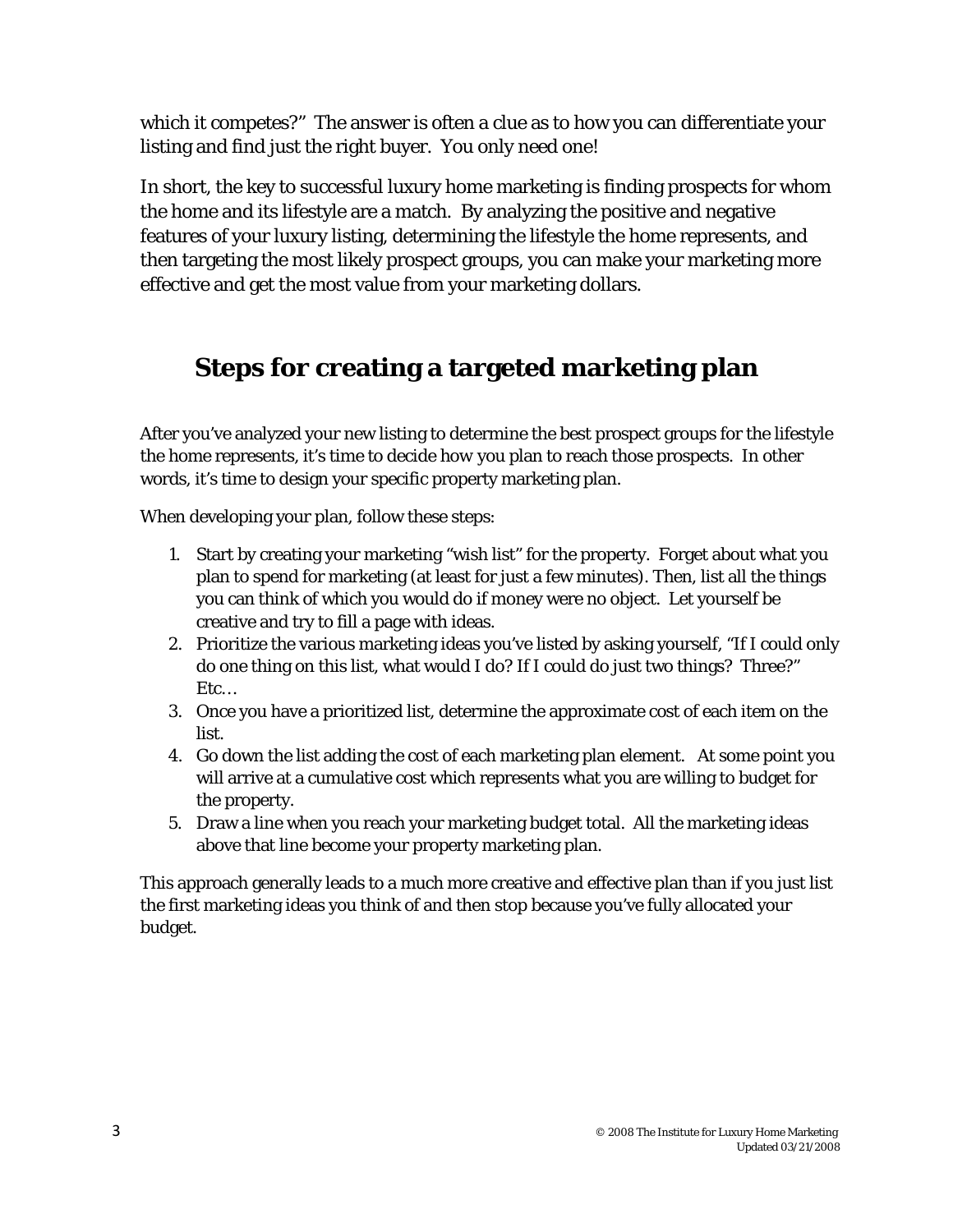### **Consider a multi-tier marketing plan or offer additional seller-funded marketing**

If you've done a good job of brainstorming the many things you might do to market a property, you will probably have several marketing ideas below the line you've drawn. If that is the case, you may want to consider having the seller fund this additional marketing. Another approach is to develop a multi-tier marketing plan tied to different professional fee (commission) structures.

The sample below is just to jump start your thinking about how you might build a three tiered program to offer to sellers. The ideas under each level will give you a starting point upon which to build a customized, property-specific plan.

The first tier services are priced at what you consider your full fee. Second tier services are full fee plus one percent and third tier services are full fee plus two percent. You may want to "package" the three tiers by giving them names. For instance --Ruby, Sapphire, Diamond.

If you prefer to do a single marketing plan, the first tier program should provide some ideas.

When developing your plan, be sure to start by creating your marketing wish list for the property (all the things you'd do if money were no object), then prioritize the various marketing ideas you've listed, determine what each element of the plan would cost, and decide which elements of the prioritized plan you will invest in at each level of professional fee. This approach generally leads to a more creative and effective plan than if you just list the first marketing ideas you think of and then stop because you've fully allocated your budget.

An approximate allocation of a professional fee is included in the description of each tier. Remember that the professional fee is always negotiable. I have used 6%, 7% and 8% in my three tier example below for illustrative purposes only. Remember this is just a working draft to spark your thought process and start you on the way to creating your own marketing plan.

## **First Tier marketing services**

- Conduct marketing consultation meeting to include pricing recommendation and marketing recommendations
- Create a "property positioning statement" to help identify target prospect groups
- Provide Realtor staging recommendations
- Place the home in the local/regional multiple listing system (MLS) with multiple photographs
- Install lockbox if appropriate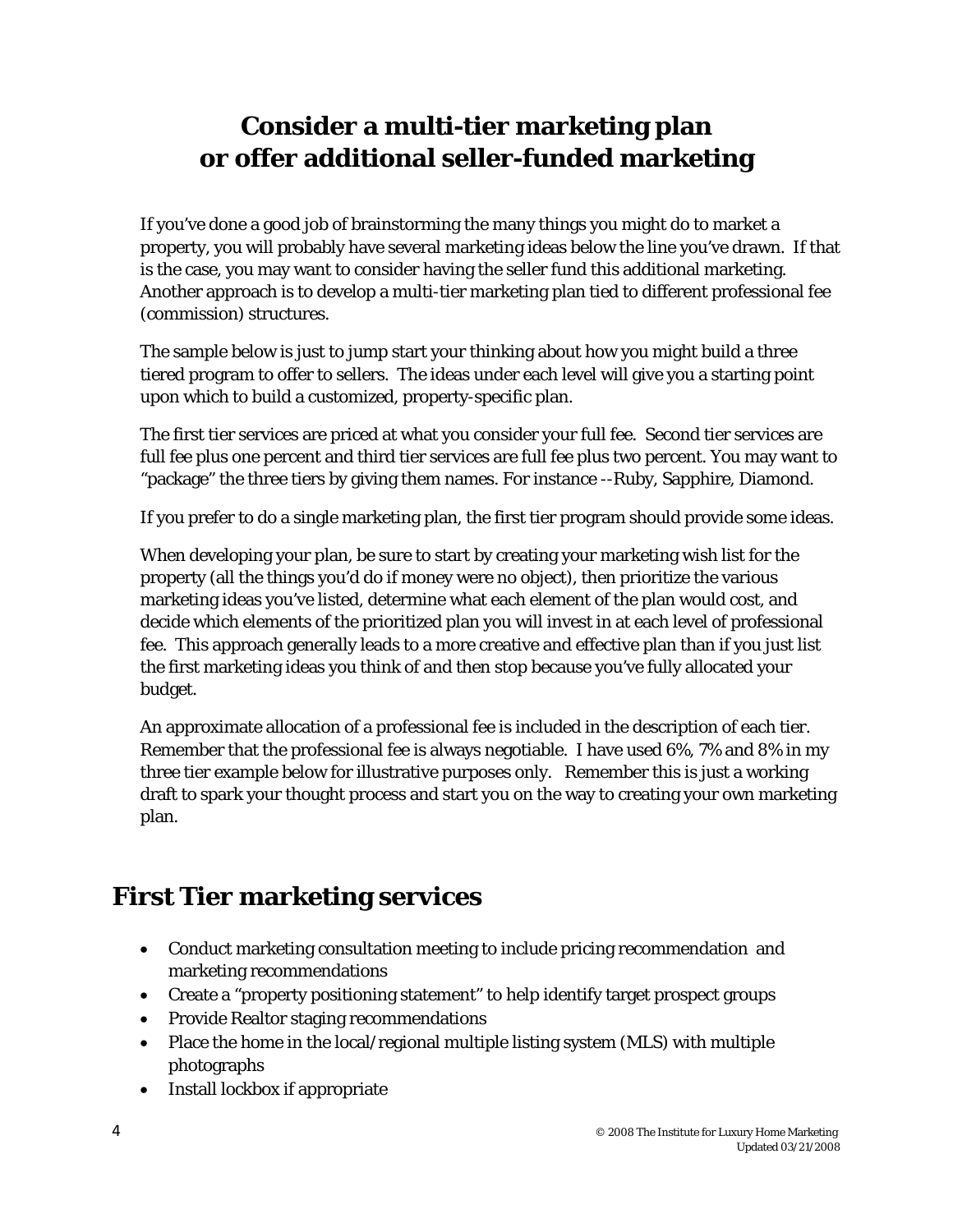- Plant a for sale sign in the yard if allowed and if appropriate
- Place a brochure box on property (if appropriate) stuffed with nicely done information sheets
- Add property listing on www.Realtor.com
- For homes priced at \$500,000 and above, place in [www.WorldProperties.com](http://www.worldproperties.com/)
- Place property listing on company's website
- Take photographs of exterior views, key rooms, and special features
- Create and reproduce a full color property brochure
- Create and reproduce mini-brochure cards 200 of these will be provided to seller
- Email color digital flier to a select group of luxury agents
- Create a bound property brochure book to include photos and description of home, area information, school info, neighborhood or building covenants and restrictions (or relevant documents), utility costs, property vendor lists, and other information as agreed upon by seller. This property brochure book will be available in the house for prospect review. Additional copies will be available upon request for serious prospects.
- Offer twice monthly reports on market activity in the relevant area and price point
- Compile follow-up reports for showings
- Host a "broker open" event for area agents
- Work with seller to create a room-by-room showing guide
- Create a digital property brochure on agent's website with website sign rider on yard sign
- Implement additional customized marketing initiatives for the property
- Realtor or Realtor's representative will attend closing

#### **Possible fee allocation:**

- Three percent professional fee paid to selling brokerage firm/agent
- Three percent professional fee allocated to marketing costs and to listing brokerage firm and Realtor for professional services

### **Second Tier marketing services**

### **(in addition to the above services)**

- Create a property specific website
- Place a website sign rider on the yard sign
- Have professional still photography done for the home
- Provide one hour consultation with a professional stager selected by Realtor
- Realtor will be present for showings (you can use this service as a "bargaining chip" and choose to provide it as a bonus to the seller by moving it into the list of tier one services.)
- Coordination of "sale ready" seller-paid initiative to maximize property marketability and speed the closing process (to include: pre-appraisal, pre-marketing home inspection, needed repairs, offer two hour consultation with decorator for home buyer)